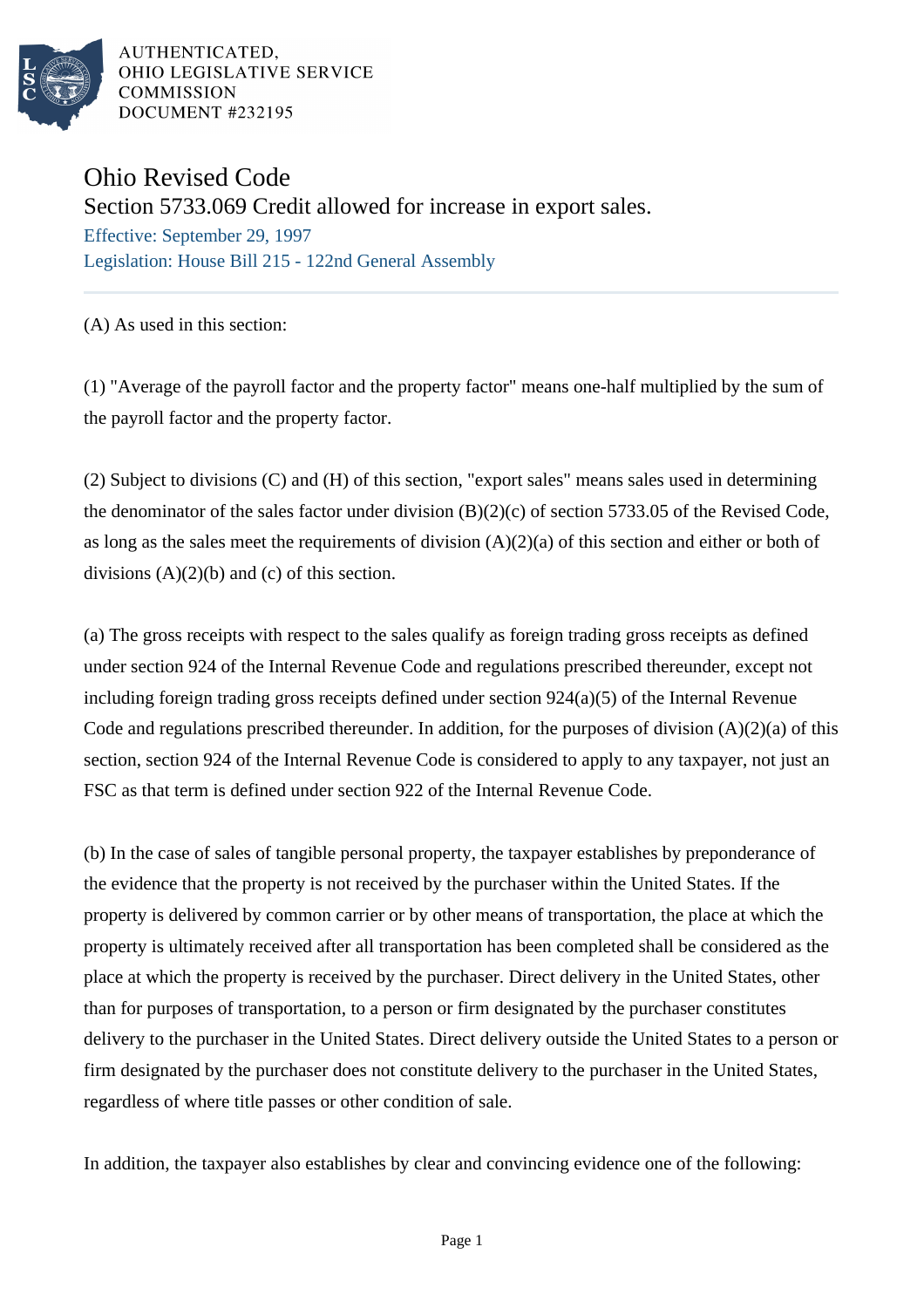

(i) With respect to sales of tangible personal property to a related member, within the twelve-month period subsequent to the delivery to the related member, the related member in turn sells the property, or leases it for a period of at least five years, and delivers the property in the same form or as a component part of other property to a purchaser or lessee who is not a related member. In addition, during the twenty-four-month period commencing with the date of such sale or lease by the related member, the purchaser or lessee or a related member of the purchaser or lessee does not receive, use, or consume the property, either in the same form or as a component part of other property, within the United States, and does not directly or indirectly sell or lease the property, either in the same form or as a component part of other property, for use or consumption in the United States.

(ii) With respect to all other sales of tangible personal property, during the twenty-four-month period commencing with such sale, the purchaser or a related member of the purchaser does not receive, use, or consume the property, either in the same form or as a component part of other property, in the United States, and does not directly or indirectly sell the property, either in the same form or as a component part of other property, for use or consumption in the United States.

(c) In the case of sales of services, the taxpayer establishes by preponderance of the evidence that the purchaser uses or consumes the services or the object of the services in a location other than the United States. If a purchaser will receive and use or consume the services or the object of the services both within and outside the United States, the sale is considered to be a sale of services or of the object of the services used or consumed outside the United States by the purchaser only to the extent of such proportionate use or consumption outside the United States. The taxpayer shall establish by preponderance of the evidence that the services or the object of the services was ultimately received and used or consumed outside the United States. Direct or indirect sales of services or the object of services to a related member do not meet the requirements of division (A)(2)(c) of this section unless the taxpayer establishes by preponderance of the evidence that within the twelve-month period subsequent to the sale to the related member, the related member in turn sold and delivered or rendered the services or the object of the services to a person who is not a related member and such person ultimately received and used or consumed the services or the object of the services outside the United States. In no event shall a sale of services qualify as an export sale if the taxpayer or the taxpayer's related member directly or indirectly acquired such services from a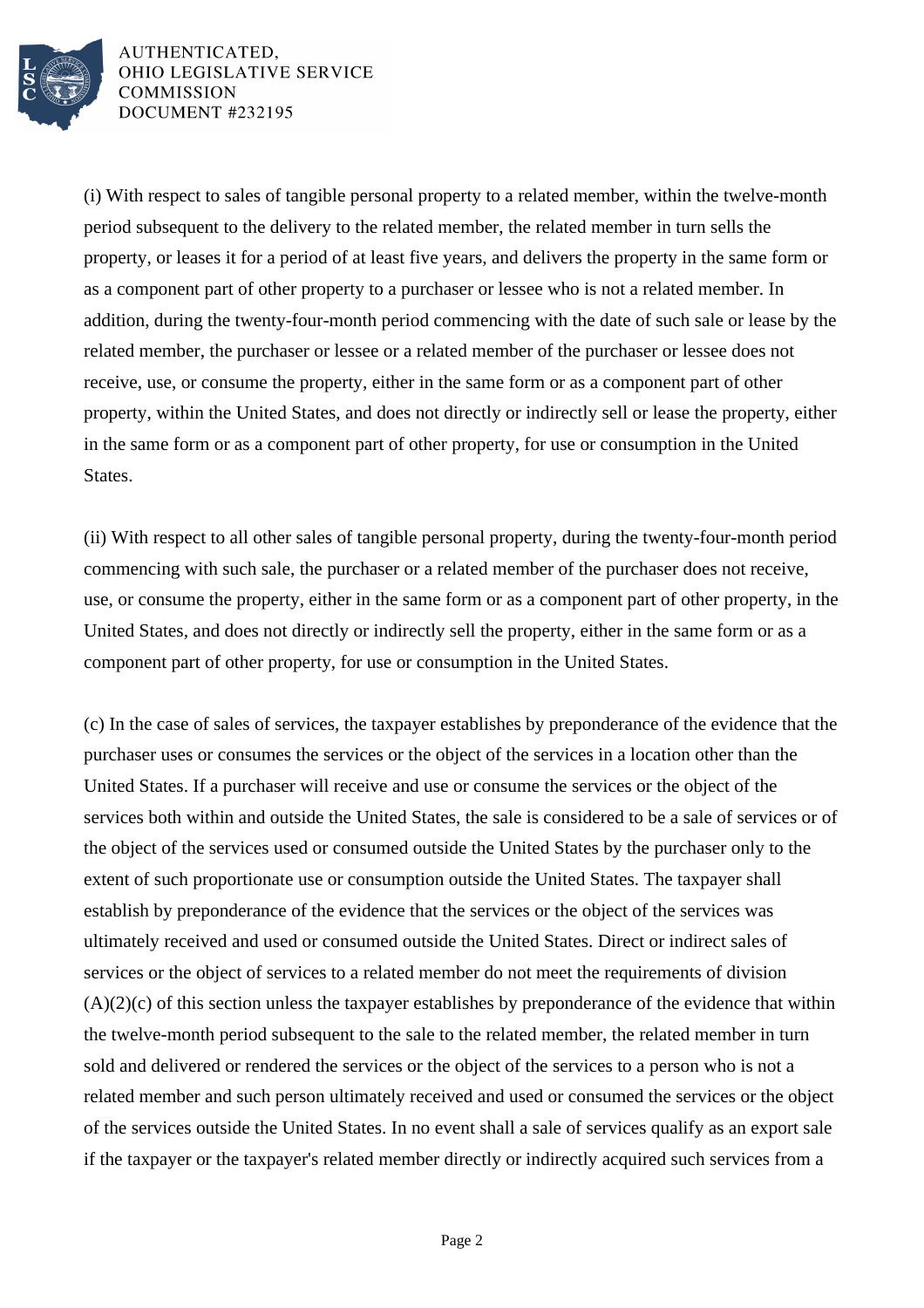

person who is not a United States person and if the taxpayer or the taxpayer's related member in turn directly or indirectly sold such services in substantially the same form. For purposes of this section, services are sold in substantially the same form where more than fifty per cent of the fair market value of such services sold is attributable to services directly or indirectly purchased by the taxpayer or by the taxpayer's related member from a person who is not a United States person.

(3) "Incremental increase in export sales" means one-half the difference obtained by subtracting the amount of the taxpayer's export sales for the second preceding taxable year from the amount of the taxpayer's export sales for the taxable year.

If the taxpayer's taxable year is a period of greater than or less than three hundred sixty-five days, or three hundred sixty-six days for a taxable year that includes February twenty-nine, the amount of the export sales for that taxable year shall be adjusted and restated to an annualized amount.

(4) Subject to divisions (C), (F)(1), (H), and (I) of this section, "Ohio payroll increase factor" means twelve and one-half multiplied by the difference obtained by subtracting two one-hundredths from the largest of the following quotients:

(a) The numerator of the payroll factor for the taxable year minus the numerator of the payroll factor for the immediately preceding taxable year, divided by the numerator of the payroll factor for the immediately preceding taxable year;

(b) The numerator of the payroll factor for the taxable year minus the numerator of the payroll factor for the second preceding taxable year, divided by the numerator of the payroll factor for the second preceding taxable year;

(c) The numerator of the payroll factor for the taxable year minus the numerator of the payroll factor for the third preceding taxable year, divided by the numerator of the payroll factor for the third preceding taxable year.

If the numerator of the payroll factor for a taxable year represents payroll for a period of greater than or less than three hundred sixty-five days, or three hundred sixty-six days for a taxable year that includes February twenty-nine, for purposes of this section the numerator for that taxable year shall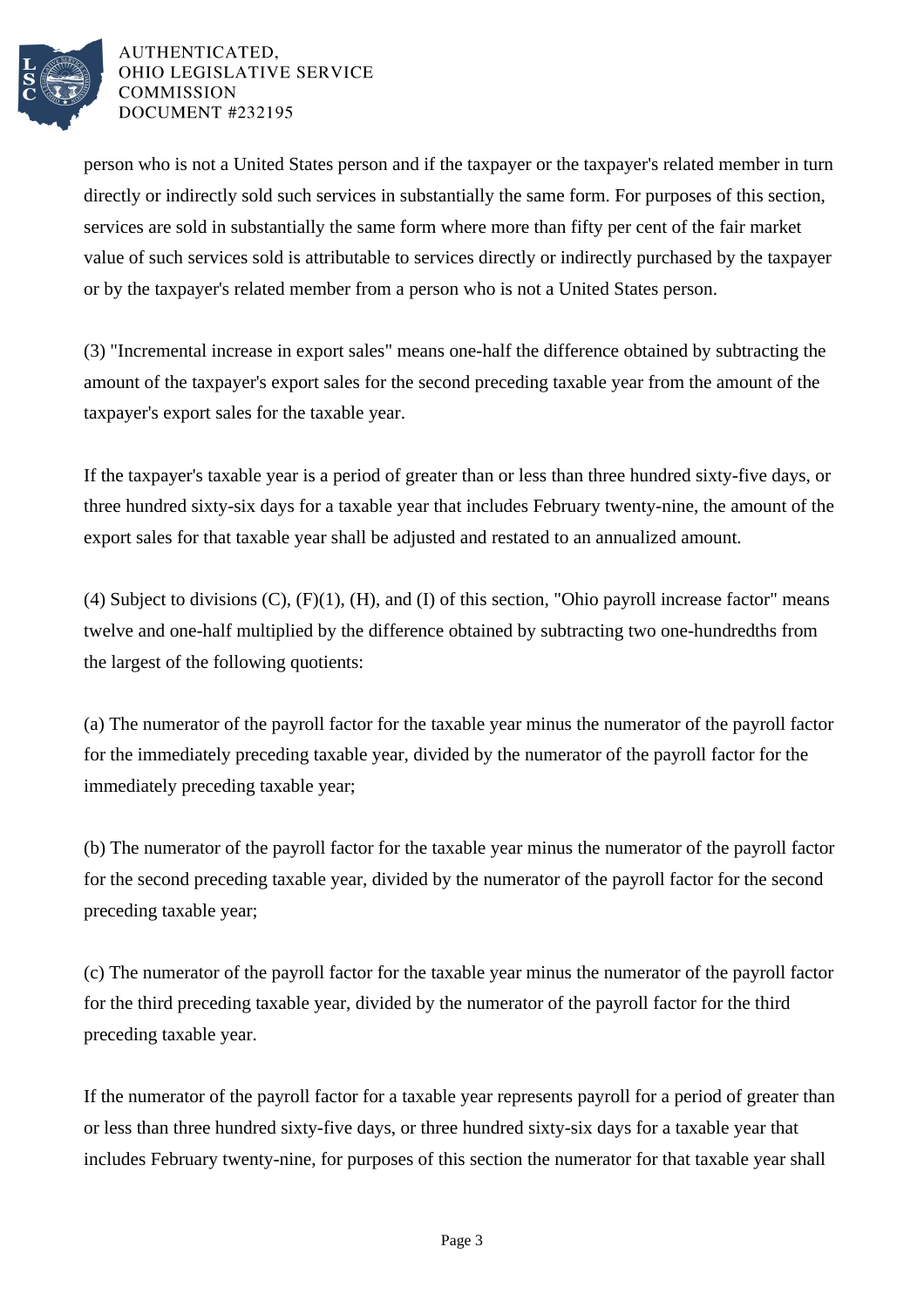

be adjusted and restated to an annualized amount. If neither the taxpayer nor its related members were subject to the tax imposed by section 5733.06 of the Revised Code for any of the three immediately preceding tax years, the numerator of the payroll factor for any such year shall be considered to be one dollar.

In no event shall the Ohio payroll increase factor be greater than one or less than zero.

(5) Subject to divisions (C), (F)(2), and (H) of this section, "Ohio property increase factor" means ten multiplied by the largest of the following quotients:

(a) The numerator of the property factor for the taxable year minus the numerator of the property factor for the immediately preceding taxable year, divided by the numerator of the property factor for the immediately preceding taxable year;

(b) The numerator of the property factor for the taxable year minus the numerator of the property factor for the second preceding taxable year, divided by the numerator of the property factor for the second preceding taxable year;

(c) The numerator of the property factor for the taxable year minus the numerator of the property factor for the third preceding taxable year, divided by the numerator of the property factor for the third preceding taxable year.

If neither the taxpayer nor its related members were subject to the tax imposed by section 5733.06 of the Revised Code for any of the three immediately preceding tax years, the numerator of the property factor for any such year shall be considered to be one dollar.

In no event shall the Ohio property increase factor be greater than one or less than zero.

(6) Subject to divisions (H) and (I) of this section, "payroll factor" has the same meaning as in division (B)(2)(b) of section 5733.05 of the Revised Code with any adjustments, exclusions, or alterations made in accordance with division (B)(2)(d) of that section.

(7) "Pre-tax profit from the incremental increase in export sales" means fifteen per cent of the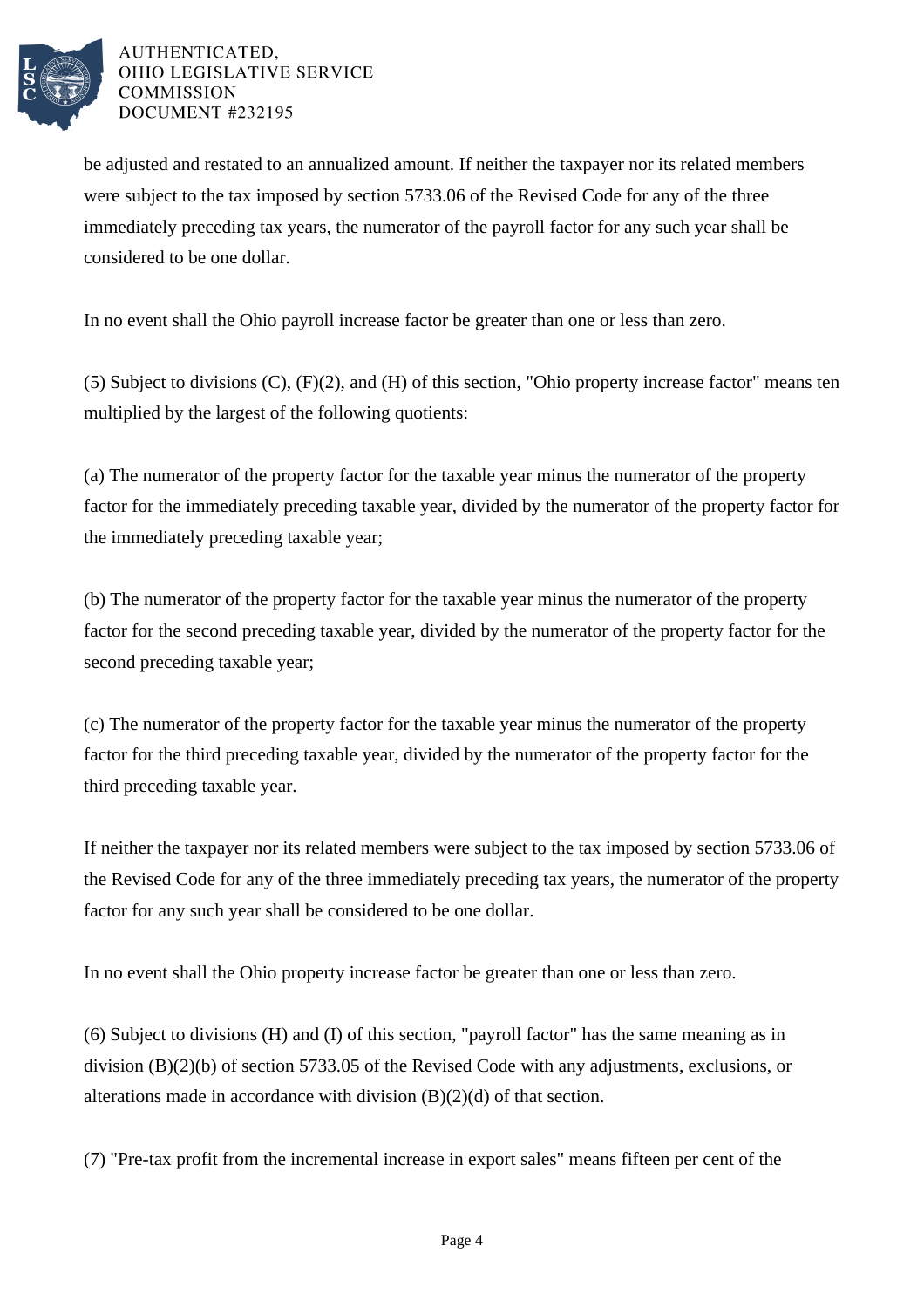

incremental increase in export sales, except that the taxpayer may establish by preponderance of the evidence that the pre-tax profit margin from such sales is an amount exceeding fifteen per cent but not exceeding fifty per cent. For purposes of this section, the pre-tax profit margin shall be determined on a product line by product line basis, and equals the quotient of the taxpayer's taxable income with respect to the product line before operating loss deduction and special deductions, as required to be reported for the taxable year under the Internal Revenue Code, divided by the taxpayer's sales for the product line less sales returns, allowances, and discounts.

Nothing in division (A)(7) of this section shall be used or construed to support a request under division (B)(2)(d) of section 5733.05 of the Revised Code.

(8) Subject to division (H) of this section, "property factor" has the same meaning as in division (B)(2)(a) of section 5733.05 of the Revised Code with any adjustments, exclusions, or alterations made in accordance with division (B)(2)(d) of that section.

(9) "Related member" has the same meaning as under division (A)(6) of section 5733.042 of the Revised Code without regard to division (B) of that section.

(10) "Tentative credit" means the credit under division (B) of this section without regard to the limitations set forth in division (D) of this section.

(11) "United States" means the United States and its territories and possessions.

 $(12)$  "United States person" has the same meaning as under section 7701(A)(30) of the Internal Revenue Code.

(B) A nonrefundable credit is allowed against the tax imposed by section 5733.06 of the Revised Code. The credit shall be claimed in the order required under section 5733.98 of the Revised Code. Subject to divisions (C), (D), and (G) of this section, the credit equals the sum of the following:

(1) For tax years 1993 to 2000, ten per cent of the product obtained by multiplying all of the following together: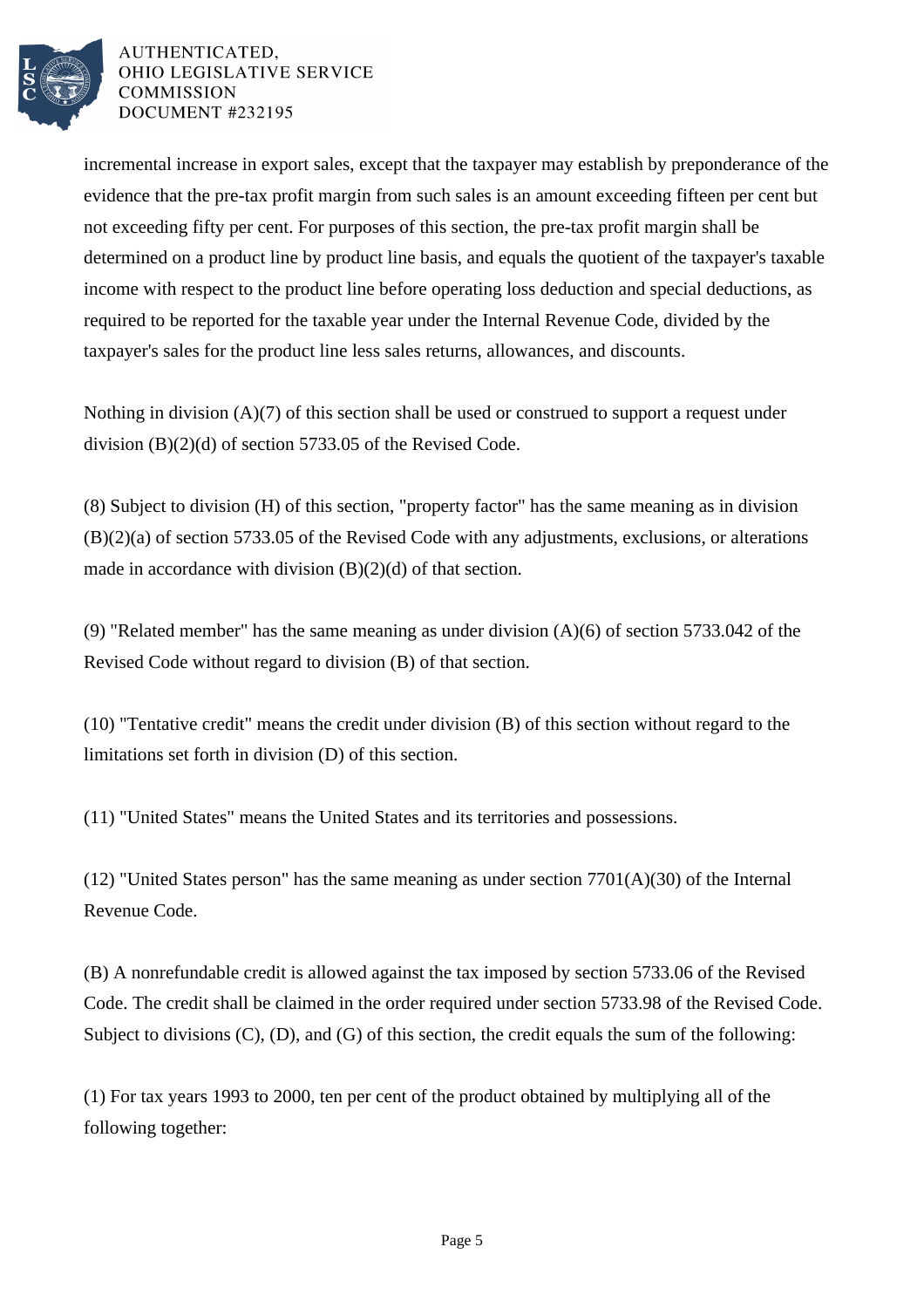

(a) The pre-tax profit from the incremental increase in export sales for the taxable year;

(b) The average of the property factor and the payroll factor for the taxable year;

(c) The greater of the Ohio payroll increase factor or the Ohio property increase factor.

(2) For tax years 1994 to 2005, the sum of any amounts carried forward from tax years 1993 to 2000 in accordance with division (E) of this section.

(C)(1) In the case of a taxpayer having a related member or a group of taxpayers having a related member, the credit available under this section to the taxpayer or group of taxpayers shall be computed as if the taxpayer or all taxpayers of the group and all such related members were a consolidated, single taxpayer. The credit shall be allocated to such taxpayer or to such group of taxpayers in any amount elected for the tax year by the taxpayer or group. Such election shall be revocable and amendable during the period described in division (B)(1) of section 5733.12 of the Revised Code. Nothing in this section shall be construed to treat as an export sale a sale by a related member who is not a United States person if such sale would not qualify as an export sale without regard to the consolidation requirement set forth in this section.

(2) For purposes of this section, a taxpayer's or related member's export sales and the numerators and denominators of the taxpayer's or related member's payroll and property factors shall include the taxpayer's or related member's proportionate shares of the export sales and numerators and denominators of the payroll and property factors, respectively, for all pass-through entities. For purposes of applying division (C)(2) of this section, the tax commissioner shall be guided by the concepts set forth in section 41(f)(2) of the Internal Revenue Code and regulations prescribed thereunder. Nothing in this section shall be construed to limit or disallow pass-through treatment of a pass-through entity's income, deductions, credits, or other amounts necessary to compute the tax imposed by section 5733.06 of the Revised Code and the credits allowed by this chapter.

(D) In no circumstance shall the credit provided by this section be less than zero.

If the tentative credit for a tax year for a taxpayer and any related members is greater than two hundred fifty thousand dollars or the aggregate tax due for the taxpayer and any related members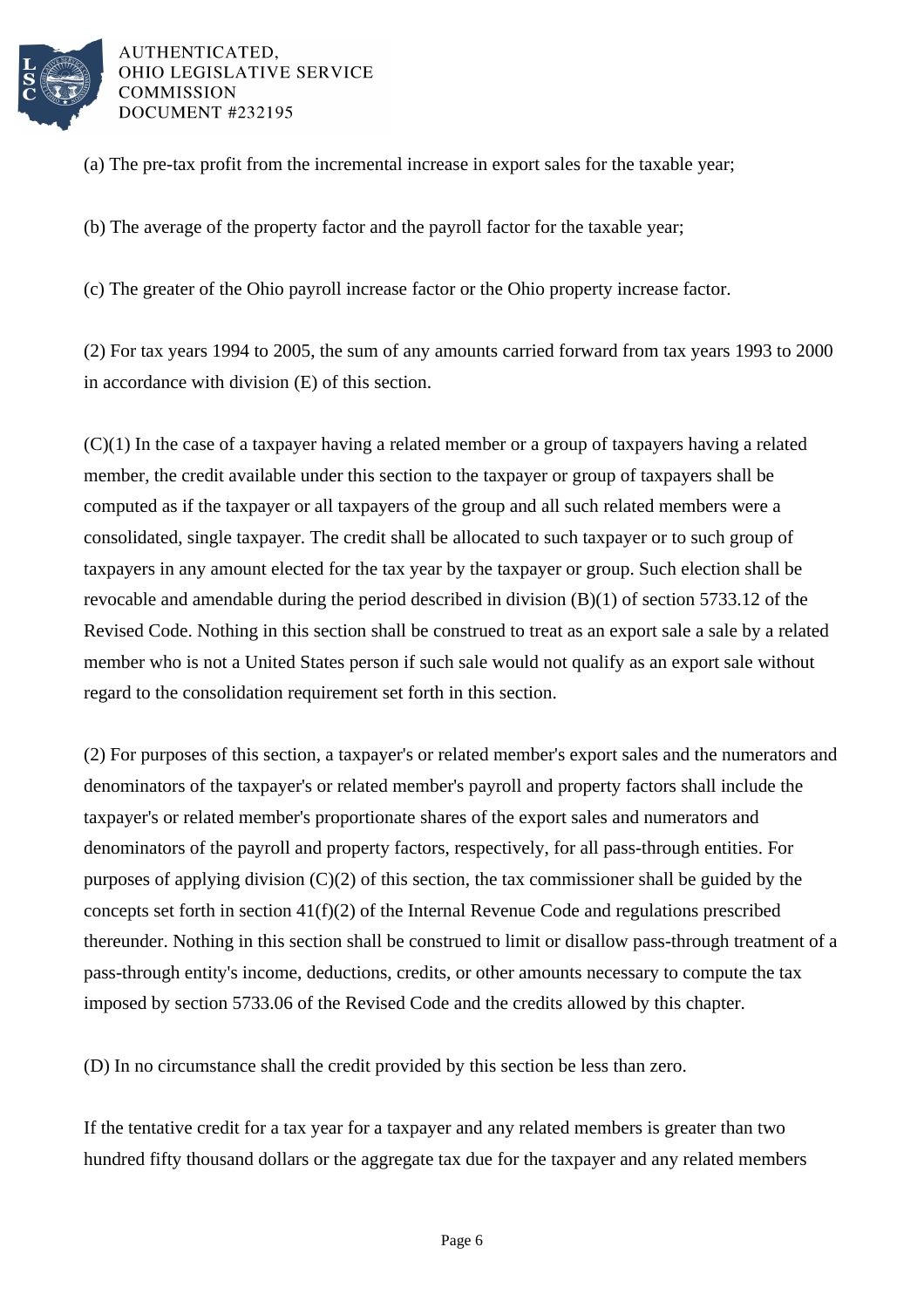

after taking into account any other nonrefundable credits that precede the credit under this section in the order required under section 5733.98 of the Revised Code, then the credit allowed for the tax year for the taxpayer and any related members shall not exceed the lesser of two hundred fifty thousand dollars or the aggregate tax due for the taxpayer and any related members after taking into account any other nonrefundable credits that precede the credit under this section in that order.

(E)(1) Pursuant to division (B)(2) of this section, the greater of the amount described in division  $(E)(1)(a)$  or the amount described in division  $(E)(1)(b)$  of this section shall be allowed as a nonrefundable credit in each ensuing tax year:

(a) The excess, if any, of the tentative credit for the tax year over two hundred fifty thousand dollars;

(b) The excess, if any, of the tentative credit for the tax year over the aggregate tax due for the tax year for the taxpayer and any related members, after taking into account any other nonrefundable credits for the tax year that precede the credit under this section in the order required under section 5733.98 of the Revised Code.

(2) Any such amount allowed as a credit in an ensuing tax year shall be deducted from the balance carried forward to the next ensuing tax year. Such credit shall be taken into account prior to the allowance of any credit for such tax year under division (B)(1) of this section. In no event shall any amount or any portion of any amount described in division (E)(1)(a) or (b) of this section be allowed in tax year 2006 or any subsequent tax year.

 $(F)(1)$  With respect to the computation of the Ohio payroll increase factor, divisions  $(A)(4)(b)$  and (c) of this section shall not apply to tax years 1993 and 1994, and division  $(A)(4)(c)$  of this section shall not apply to tax year 1995.

(2) With respect to the computation of the Ohio property increase factor, divisions (A)(5)(b) and (c) of this section shall not apply to tax years 1993 and 1994, and division (A)(5)(c) of this section shall not apply to tax year 1995.

(G) The aggregate credit allowed to the taxpayer and any related members for tax years 1993 to 2005 shall not exceed three million two hundred fifty thousand dollars.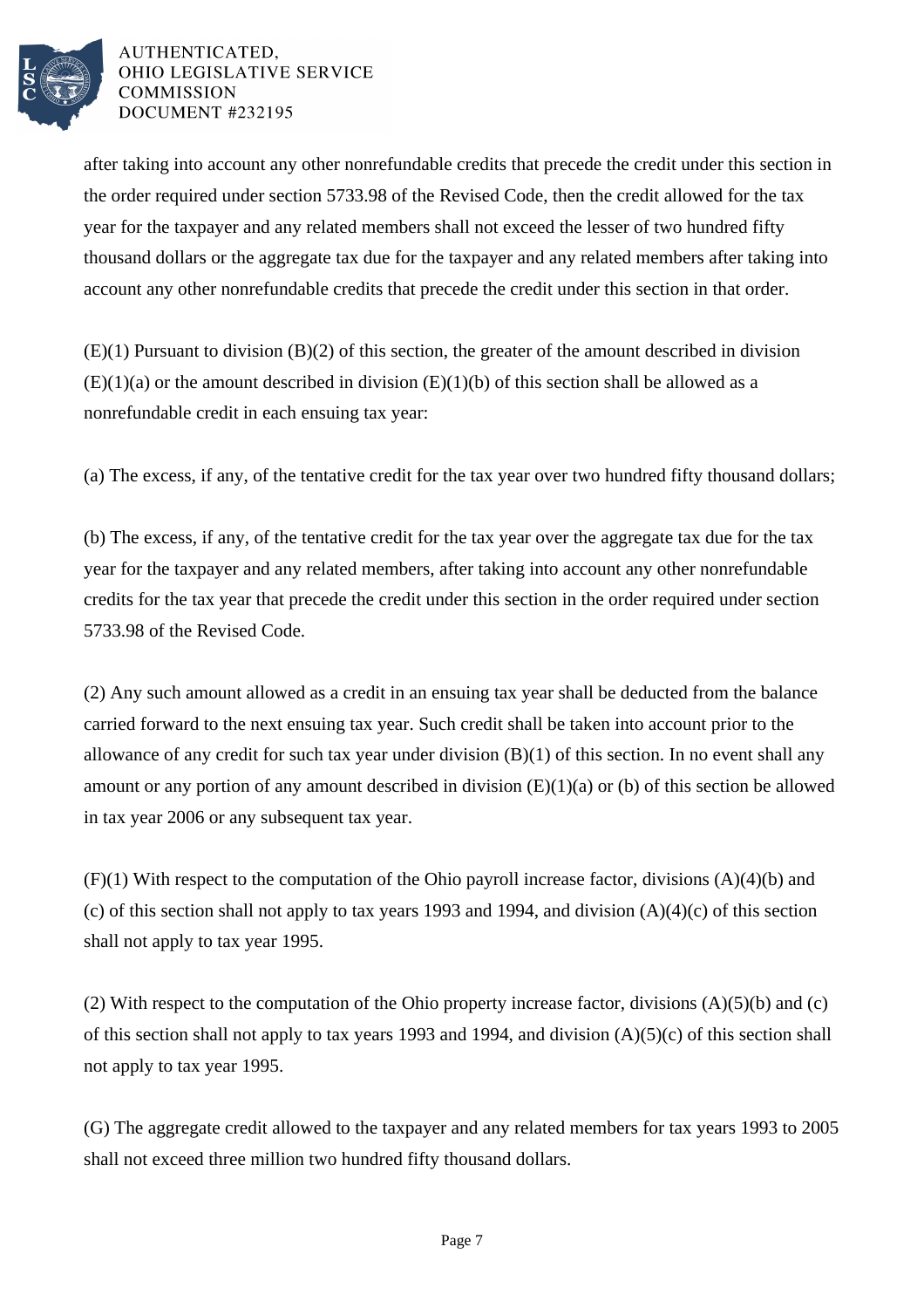

(H)(1) If a taxpayer or a taxpayer's related member acquires the major portion of a trade or business of another person or the major portion of a separate unit of a trade or business of another person, then for purposes of applying this section for any tax year subsequent to the end of the taxable year in which the acquisition occurred, the amount of the taxpayer's export sales, payroll, subject to division (I) of this section, and property for periods before the acquisition shall be increased by so much of such amounts paid or incurred by the previous owner of the acquired trade, business, or separate unit as is attributable to the portion of such trade, business, or separate unit acquired by the taxpayer or related member.

(2) If a taxpayer or a taxpayer's related member disposes of a major portion of a trade or business or the major portion of a separate unit of a trade or business in a transaction to which division  $(H)(1)$  of this section applies, and if the taxpayer or the related member furnished the acquiring person such information as is necessary for the application of division (H)(1) of this section, then for purposes of applying this section to any tax year subsequent to the end of the taxable year in which the disposition occurred, the amount of the taxpayer's export sales, payroll, subject to division (I) of this section, and property for periods before the disposition shall be decreased by so much of such amounts as is attributable to the portion of such trade, business, or separate unit disposed of by the taxpayer or related member.

(3) For purposes of applying this division, the tax commissioner shall be guided by the concepts set forth in section 41(f)(3) of the Internal Revenue Code and regulations prescribed thereunder.

(I) For purposes of this section, payroll and compensation do not include amounts in excess of two hundred thousand dollars directly or indirectly paid or accrued during the taxable year to an employee. For purposes of applying this division, the aggregate payroll and compensation directly or indirectly paid or accrued by the taxpayer and by the taxpayer's related members, if any, to an employee and to the employee's children, grandchildren, parents, and spouse, other than a spouse who is legally separated from the employee, shall be considered to be paid to the employee.

(J) With respect to allowing the credit provided by this section, the tax commissioner shall be guided by the doctrines of "economic reality," "sham transaction," "step transaction," and "substance over form." The taxpayer shall bear the burden of establishing by preponderance of the evidence that any